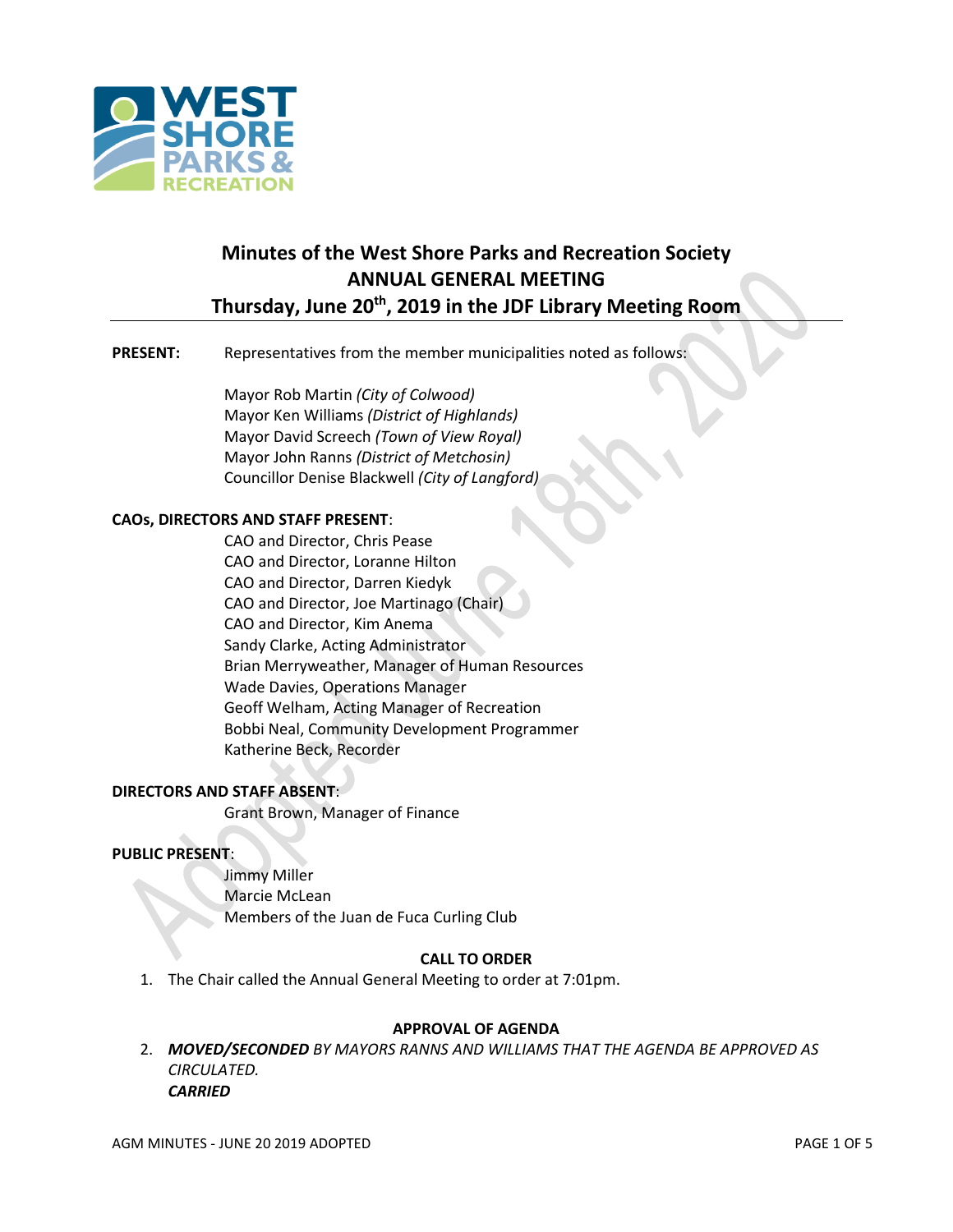## **APPROVAL OF MINUTES**

3. *MOVED/SECONDED BY MAYORS WILLIAMS AND SCREECH THAT THE MINUTES OF THE 2018 ANNUAL GENERAL MEETING BE APPROVED AS CIRCULATED. NO OMMISSIONS, NO ERRORS. CARRIED*

#### **NEW BUSINESS**

#### 4. **a) Annual Report from the Board**

*The Chair introduced Geoff Welham, Acting Manager of Recreation to present the 2018 Annual Report. A PowerPoint presentation was given to include the following highlights:*

Strong Relationships in 2018

- i. A new partnership was developed with Brookes Westshore International Baccalaureate School
- ii. Partnerships with First Nations groups were strengthened in 2018, with Westshore First Nations Indigenous People's day Festival hosted onsite
- Sustainable Operations in 2018
	- i. A facility review committee was formed and created a term of reference
	- ii. The ammonia exposure control plan was revised, and a training video was developed for staff
	- iii. Winter golf pro-shop staffing was re-aligned with the installation of a pay meter
- Excellence in Service Delivery in 2018
	- i. PLAY (Physical Literacy and You) Sooke Westshore was formed with partners from Island Health, CRD, SD 62 and PISE
	- ii. WSPR Hosted the 2019 World Junior Hockey team Canada selection camp games and practices
	- iii. West Shore Parks & Recreation was a finalist in the "Best Fitness Facility" category of the best of the West Shore awards
- Innovation and Leadership in 2018
	- i. The Rick Hansen accessibility grant was received to make accessibility improvements to the Kids Cottage outdoor play space
	- ii. Staff led an employee engagement survey which had high staff participation
	- iii. In an effort to move to a more inclusive organization, an Inclusion Committee was formed, which reviews facility spaces, programs, policies, and practices

The Annual Report for 2018 was distributed to all board members and municipal representatives.

*Mayor Rob Martin inquired about what advertising was provided through the Q Centre Agreement. Acting Manager of Recreation, Geoff Welham responded that the Q Radio Station provides \$16,900 in cash annually plus an additional \$105,000 in reciprocal dollars through advertising on the Q. This includes the Rec Report, which plays 3 times daily, with a new ad developed every two weeks.*

*Mayor Rob Martin inquired about the length of the agreements between WSPR and the Victoria Grizzlies and Shamrocks. Acting Manager of Recreation, Geoff Welham replied that both Agreements have an end date of December 31st, 2020.*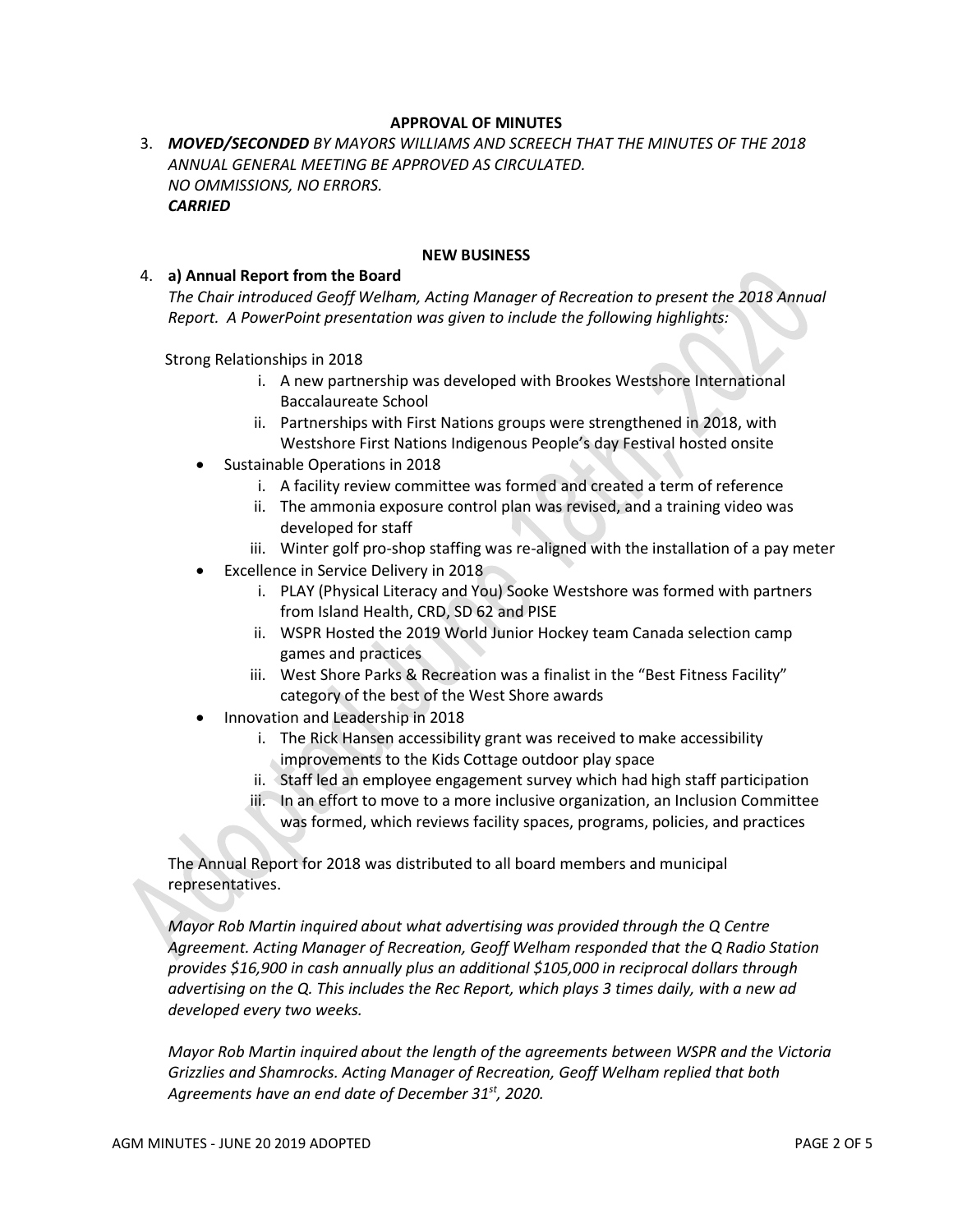*Mayor David Screech inquired about the status of the Skate Park project. Jimmy Miller introduced himself as a member of the West Shore Skatepark Coalition, and replied that a design had been selected, and that the coalition was in the process of working to secure the \$600,000 of funding required for the park's construction.*

*MOVED/SECONDED BY MAYORS RANNS AND WILLIAMS THAT THE REPORT BE APPROVED AS PRESENTED. CARRIED*

### **b) 2018 Audited Financial Statements**

*Lenora Lee, KPMG presented the report:*

- 2018 was a clean audit with no outstanding matters or errors

- 2018 saw strong revenue, and West Shore Parks & Recreation is in a strong financial position.

- In 2018, the weight room expansion borrowings were re-allocated and will now be repaid over a term of 20 years.

- Increases in net revenue from the fitness department are being used to repay the unfunded TCA amount.

*MOVED/SECONDED BY MAYORS SCREECH AND COUNCILLOR BLACKWELL TO RECEIVE THE AUDITED STATEMENTS AS PRESENTED. CARRIED*

## **c) Appointment of an Auditor**

*Finance Committee Chair, Kim Anema provided highlights of the report:*

In 2014, KPMG was appointed as the Auditors for a 5-year term including 2019. However, an annual resolution to appoint an Auditor is required.

```
MOVED/SECONDED BY MAYOR SCREECH AND MAYOR WILLIAMS THAT KPMG BE HIRED FOR 
2019 AS AUDITORS FOR THE WEST SHORE PARKS AND RECREATION SOCIETY.
CARRIED
```
**d) Board Reports**

i. Chair remarks

*Board Chair Joe Martignago provided the following remarks:*

The interim Board of Directors is comprised of the 5 CAOs from each member municipality. This structure was intended to support the review of the organization by Consultant Jonathan Huggett. The WSPR management team has worked closely with the interim board over the past year, and the chair would like to acknowledge and thank staff for their positive and professional approach to the review, and their ongoing commitment to the organization's programs and services.

ii. Finance *Finance Committee Chair, Kim Anema provided highlights of the report:*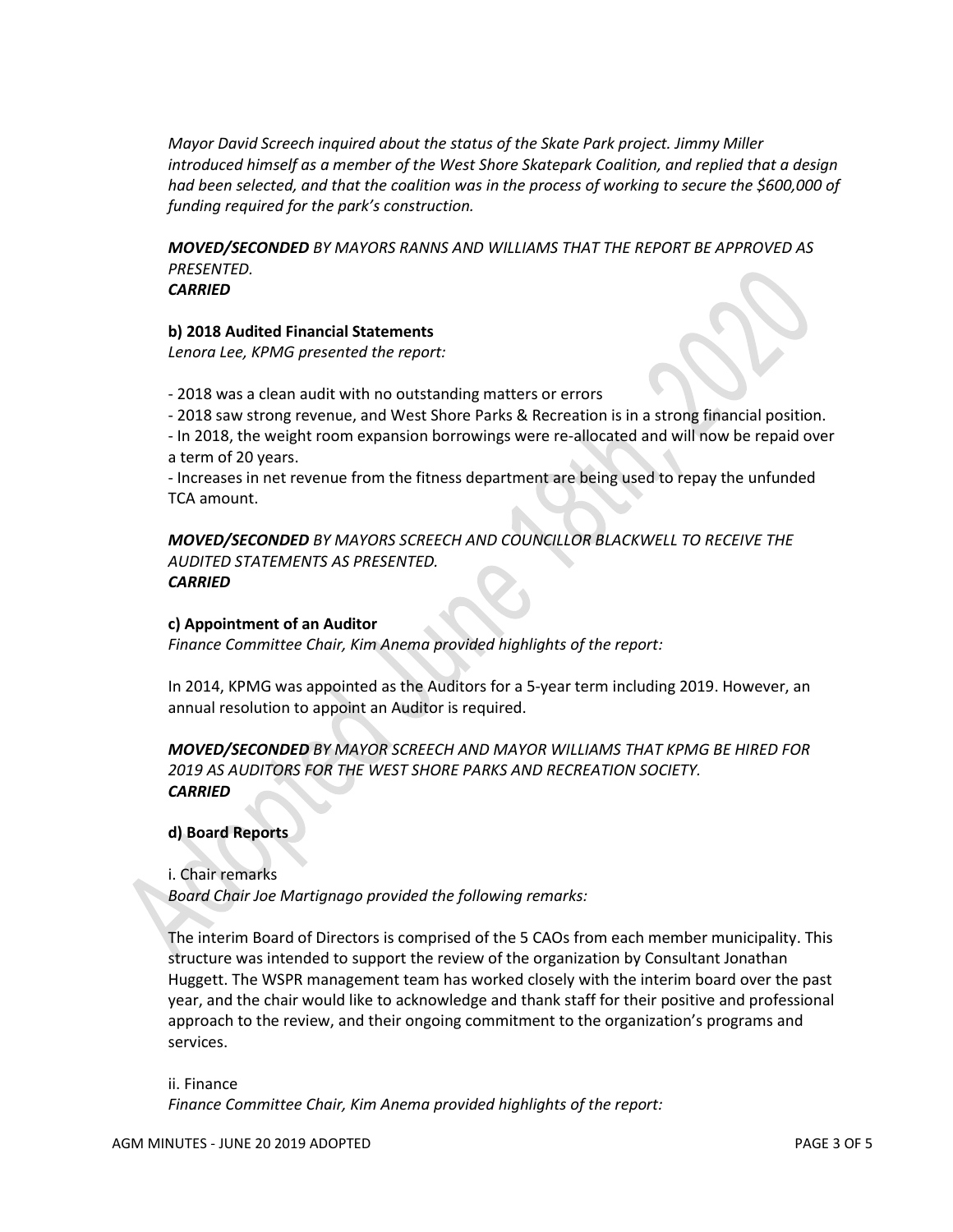The WSPR Board was able to achieve approval for the 2018 budget. The Chair would like to thank City of Colwood staff for their assistance in ensuring use of reserves was reflected as capital not operating.

*MOVED/SECONDED BY COUNCILLOR BLACKWELL AND MAYOR SCREECH THAT THE FINANCE REPORT BE APPROVED AS PRESENTED. CARRIED*

iii. Consultant Presentation

*The Chair introduced Jonathan Huggett, Consultant to present on his work from 2018. The PowerPoint presentation highlighted the following:*

- 1. Review of the Q Centre
	- a. Identify changes to the building facilities to enable a wider range of events to be accommodated.
	- b. Review the agreements with current tenants of the Q Centre.
	- c. Facilitate discussions with stakeholders regarding the use of the Q Centre for additional events.
- 2. Review the financial data for the various activity centres and provide recommendations to the Board regarding the continued operation of the various activity centres, having regard to costs, demand and benefits, including staffing levels.
- 3. Prepare communication information for the five owners to enable them to fully understand the costs and benefits of all activities undertaken by West Shore Parks & Recreation.
- 4. Outline any future capital investment including capital improvements (major maintenance and replacement), new facilities, repurposing facilities and discontinuing any services that may be required as part of any recommendations.
- 5. Propose options for the long-term governance of the Society including options to deal with disputes, majority versus unanimity of decisions, composition of the permanent board of directors.
- 6. Research and bring to the attention of the interim board other issues that require action.
- 7. Attend meetings, prepare reports and other associated activities

*Mayor Rob Martin inquired about when proposed operating agreements and new board structure would be presented to owners. Director Anema responded that a definitive date has not been reached, but the target is to have draft agreements prepared for October 2019. Mayors David Screech and John Ranns thanked Jonathan Huggett, the board, and management team for their efforts to date.*

*MOVED/SECONDED BY MAYORS SCREECH AND RANNS THAT THE CONSULTANT'S REPORT BE APPROVED AS PRESENTED. CARRIED*

*There was discussion amongst the mayors about the Skateboard park project and funding plan. Sandy Clarke, Acting Administrator provided the following information: The board was presented with a park location and design, which was approved. The Skatepark Coalition is working to develop funding avenues and will request an opportunity to propose funding options at a future meeting.*